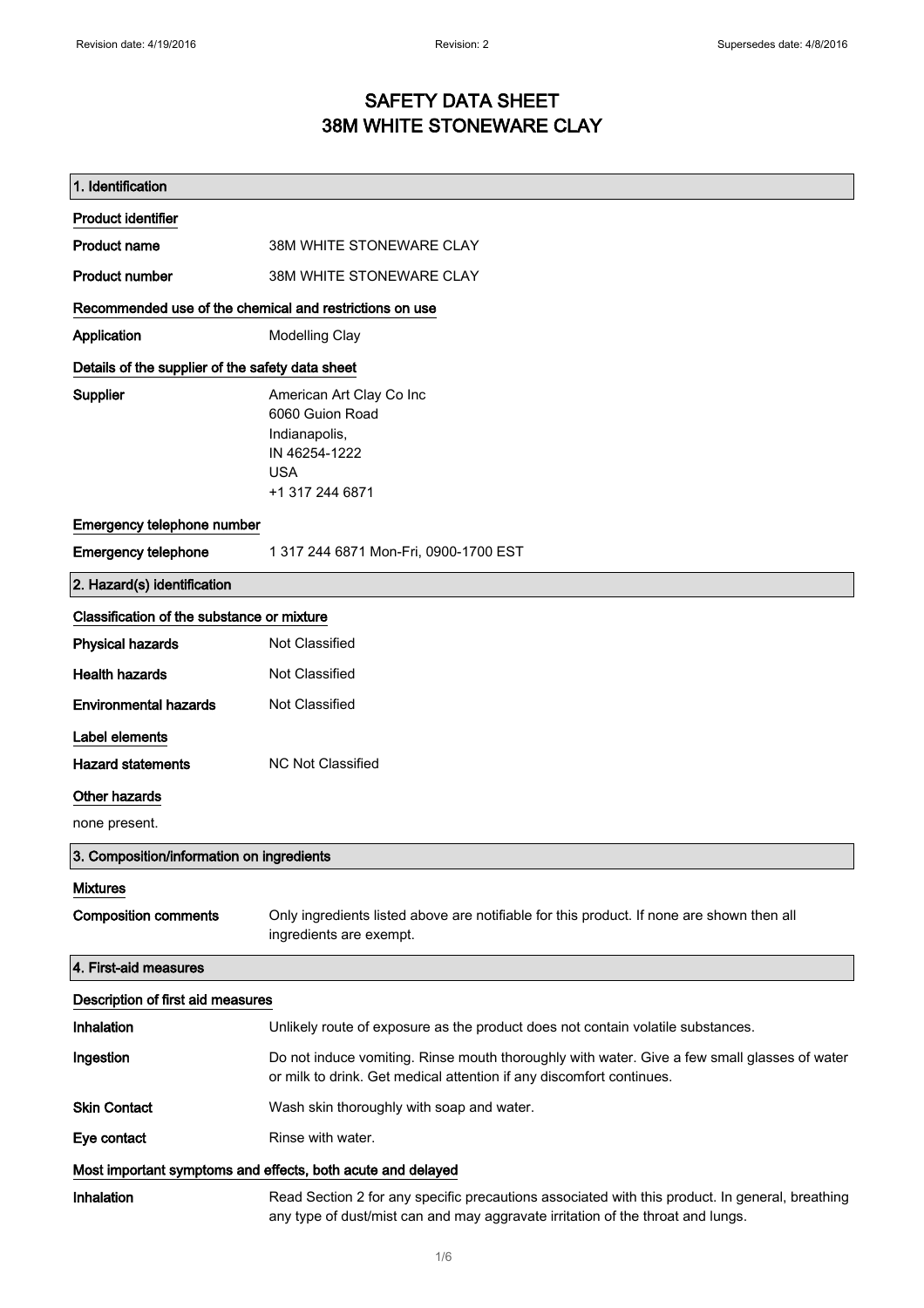| Ingestion                                                    | Read Section 2 for any specific precautions associated with the use of this product. Products<br>with specific warnings about ingestion will give guidance there.                                                                                                                                           |  |
|--------------------------------------------------------------|-------------------------------------------------------------------------------------------------------------------------------------------------------------------------------------------------------------------------------------------------------------------------------------------------------------|--|
| Skin contact                                                 | Read Section 2 for any specific precautions associated with the use of this product. In general<br>most ceramic glazes, clays and special products will tend to have a drying effect on the skin<br>and may cause some sensitivity to users with sensitive skin.                                            |  |
| Eye contact                                                  | Read Section 2 for any specific precautions associated with the use of this product. In general<br>most ceramic and special products contain materials that maybe abrasive to eyes. Keeping<br>materials from contacting the eyes is prudent. If contact does occur, flush with clean water, do<br>not rub. |  |
|                                                              | Indication of immediate medical attention and special treatment needed                                                                                                                                                                                                                                      |  |
| Notes for the doctor                                         | Treat symptomatically.                                                                                                                                                                                                                                                                                      |  |
| 5. Fire-fighting measures                                    |                                                                                                                                                                                                                                                                                                             |  |
| <b>Extinguishing media</b>                                   |                                                                                                                                                                                                                                                                                                             |  |
| Suitable extinguishing media                                 | Use fire-extinguishing media suitable for the surrounding fire.                                                                                                                                                                                                                                             |  |
| Special hazards arising from the substance or mixture        |                                                                                                                                                                                                                                                                                                             |  |
| Specific hazards                                             | The product is not believed to present a hazard due to its physical nature.                                                                                                                                                                                                                                 |  |
| Advice for firefighters                                      |                                                                                                                                                                                                                                                                                                             |  |
| Special protective equipment<br>for firefighters             | Use protective equipment appropriate for surrounding materials.                                                                                                                                                                                                                                             |  |
| 6. Accidental release measures                               |                                                                                                                                                                                                                                                                                                             |  |
|                                                              | Personal precautions, protective equipment and emergency procedures                                                                                                                                                                                                                                         |  |
| <b>Personal precautions</b>                                  | For personal protection, see Section 8.                                                                                                                                                                                                                                                                     |  |
| <b>Environmental precautions</b>                             |                                                                                                                                                                                                                                                                                                             |  |
| <b>Environmental precautions</b>                             | Please read Section 2 completely. If any environmental warnings such as; H411 or H412 are<br>listed in Section 2, please use appropriate procedures when disposing of product and<br>container. Do not put materials into waterways or sewers.                                                              |  |
| Methods and material for containment and cleaning up         |                                                                                                                                                                                                                                                                                                             |  |
| Methods for cleaning up                                      | Collect spillage for reclamation or absorb in vermiculite, dry sand or similar material.                                                                                                                                                                                                                    |  |
| Reference to other sections                                  | For waste disposal, see Section 13. For personal protection, see Section 8.                                                                                                                                                                                                                                 |  |
| 7. Handling and storage                                      |                                                                                                                                                                                                                                                                                                             |  |
| Precautions for safe handling                                |                                                                                                                                                                                                                                                                                                             |  |
| <b>Usage precautions</b>                                     | Read label before use. Do not eat, drink or smoke when using this product. Good personal<br>hygiene procedures should be implemented. Wash hands and any other contaminated areas<br>of the body with soap and water before leaving the work site.                                                          |  |
| Conditions for safe storage, including any incompatibilities |                                                                                                                                                                                                                                                                                                             |  |
| <b>Storage precautions</b>                                   | Store in tightly-closed, original container in a dry and cool place.                                                                                                                                                                                                                                        |  |
| Specific end uses(s)                                         |                                                                                                                                                                                                                                                                                                             |  |
| Specific end use(s)                                          | The identified uses for this product are detailed in Section 1.2.                                                                                                                                                                                                                                           |  |
| 8. Exposure Controls/personal protection                     |                                                                                                                                                                                                                                                                                                             |  |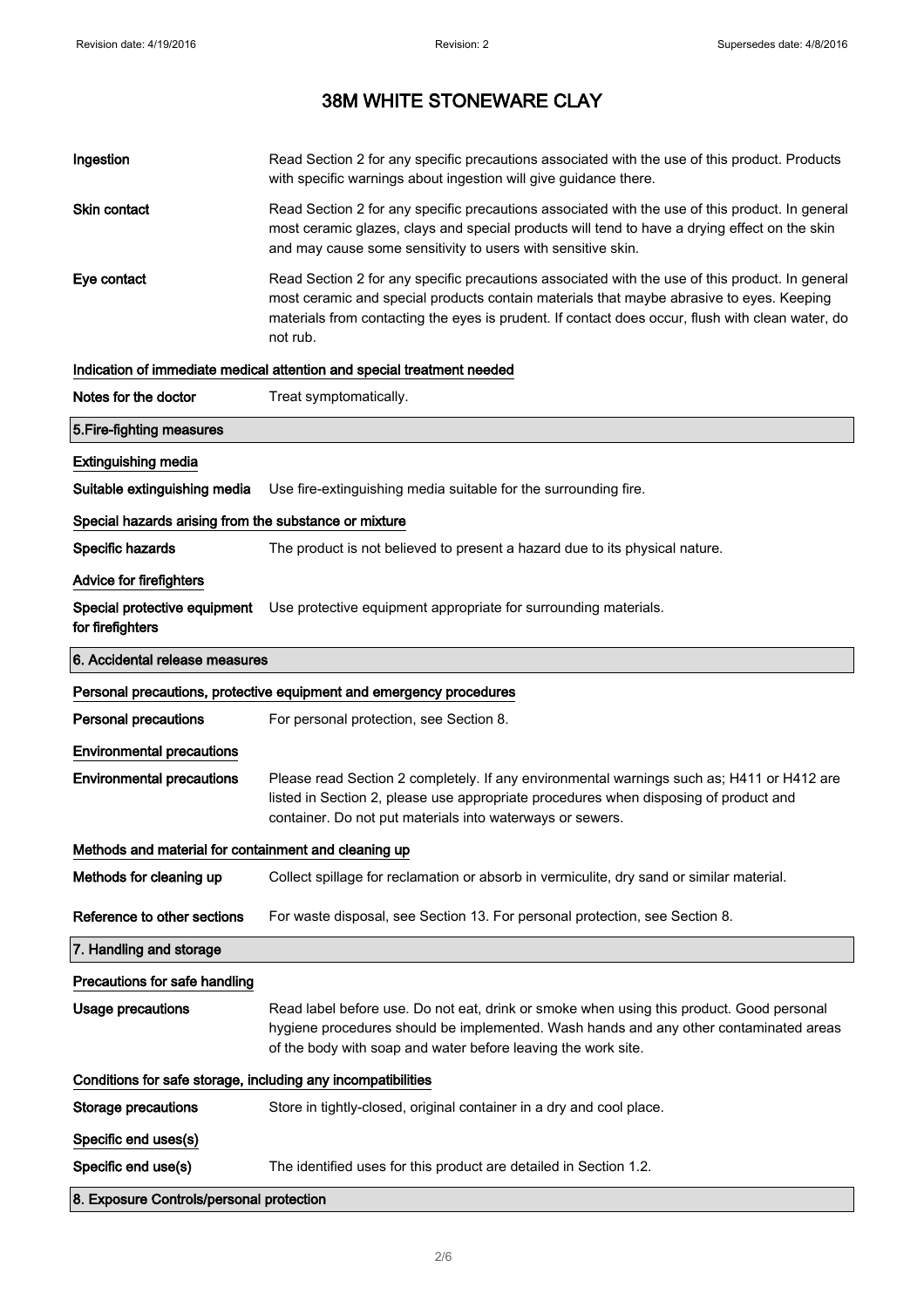| Ingredient comments                 | Only ingredients listed n Section 3 are notifiable for this product. If none are shown then all<br>ingredients are exempt.                                                                                           |
|-------------------------------------|----------------------------------------------------------------------------------------------------------------------------------------------------------------------------------------------------------------------|
| <b>Exposure controls</b>            |                                                                                                                                                                                                                      |
| Appropriate engineering<br>controls | No specific ventilations requirements unless the "FAN" pictogram is shown above or specified<br>in Section 2.                                                                                                        |
| Eye/face protection                 | No specific eye protection required unless the "EYE PROTECTION" pictogram is shown<br>above or specified in Section 2.                                                                                               |
| Hand protection                     | No specific hand protection required unless the "HAND PROTECTION" pictogram is shown<br>above or specified in Section 2.                                                                                             |
| Hygiene measures                    | Using good personal hygiene practices is always appropriate. Keeping a clean work space,<br>cleaning up properly when done, and not eating, drinking or smoking when using this product.                             |
| Respiratory protection              | No specific respiratory protection required unless the "RESPIRATOR" pictogram is shown<br>above or specified in Section 2. Using the appropriate certified protection for the operation is<br>important if required. |

### 9. Physical and Chemical Properties

### Information on basic physical and chemical properties

| Appearance                                      | Solid.                    |
|-------------------------------------------------|---------------------------|
| Color                                           | Various colors.           |
| Odor                                            | Almost odorless.          |
| <b>Odor threshold</b>                           | No information available. |
| рH                                              | 6-8                       |
| <b>Melting point</b>                            | No information available. |
| Initial boiling point and range                 | No information available. |
| <b>Flash point</b>                              | No information available. |
| <b>Evaporation rate</b>                         | No information available. |
| Flammability (solid, gas)                       | No information available. |
| Upper/lower flammability or<br>explosive limits | No information available. |
| Vapour pressure                                 | No information available. |
| <b>Relative density</b>                         | Greater than 1.0          |
| Solubility(ies)                                 | Not applicable.           |
| <b>Partition coefficient</b>                    | No information available. |
| <b>Auto-ignition temperature</b>                | Not applicable.           |
| <b>Decomposition Temperature</b>                | No information available. |
| <b>Viscosity</b>                                | No information available. |
| <b>Explosive properties</b>                     | none                      |
| Oxidising properties                            | none                      |
| Other information                               | Not applicable.           |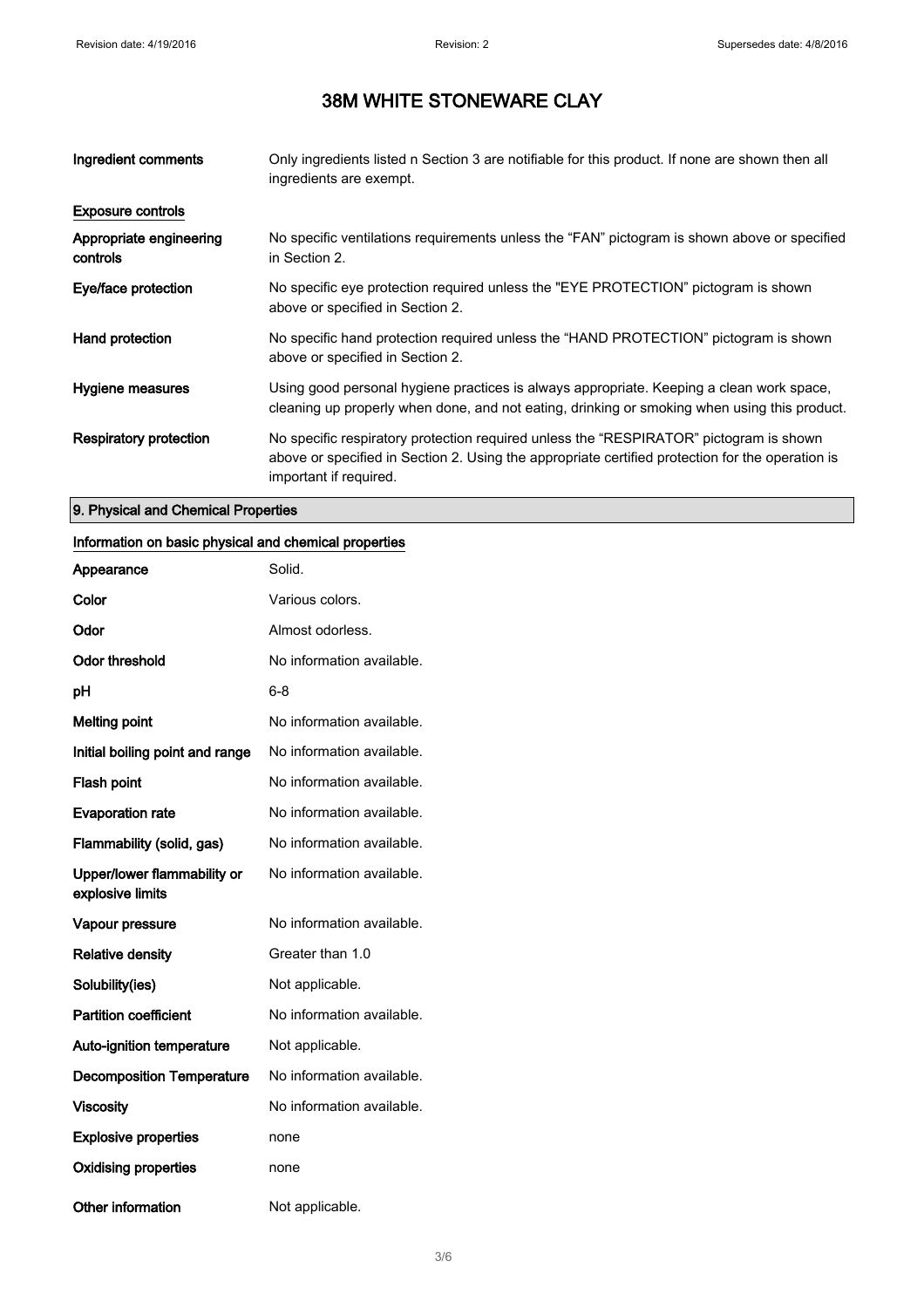| 10. Stability and reactivity                                        |                                                                                                                                                                                                                                                |
|---------------------------------------------------------------------|------------------------------------------------------------------------------------------------------------------------------------------------------------------------------------------------------------------------------------------------|
| <b>Reactivity</b>                                                   | There are no known reactivity hazards associated with this product.                                                                                                                                                                            |
| <b>Stability</b>                                                    | No particular stability concerns.                                                                                                                                                                                                              |
| Possibility of hazardous<br>reactions                               | None known.                                                                                                                                                                                                                                    |
| <b>Conditions to avoid</b>                                          | None known.                                                                                                                                                                                                                                    |
| Materials to avoid                                                  | None known.                                                                                                                                                                                                                                    |
| Hazardous decomposition<br>products                                 | None known.                                                                                                                                                                                                                                    |
| 11. Toxicological information                                       |                                                                                                                                                                                                                                                |
| Information on toxicological effects                                |                                                                                                                                                                                                                                                |
| <b>Toxicological effects</b>                                        | Please read Section 2 thoroughly to understand the toxicological risks, (if any) and<br>precautions for safe use (if any).                                                                                                                     |
| Acute toxicity - inhalation<br>ATE inhalation (dusts/mists<br>mg/l) | 21.01                                                                                                                                                                                                                                          |
| Skin corrosion/irritation                                           |                                                                                                                                                                                                                                                |
| Skin sensitization<br><b>Skin sensitisation</b>                     | Based on available data the classification criteria are not met.                                                                                                                                                                               |
|                                                                     |                                                                                                                                                                                                                                                |
| Eye contact                                                         | May cause temporary eye irritation.                                                                                                                                                                                                            |
| 12. Ecological Information                                          |                                                                                                                                                                                                                                                |
| Ecotoxicity                                                         | Please read Section 2 completely. If any environmental warnings such as; H411 or H412 are<br>listed in Section 2, please use appropriate procedures when disposing of product and<br>container. Do not put materials into waterways or sewers. |
| <b>Toxicity</b>                                                     |                                                                                                                                                                                                                                                |
| <b>Toxicity</b>                                                     | Please read Section 2 completely. If any environmental warnings such as; H411 or H412 are<br>listed in Section 2, please use appropriate procedures when disposing of product and<br>container. Do not put materials into waterways or sewers. |
| Persistence and degradability                                       |                                                                                                                                                                                                                                                |
| Persistence and degradability                                       | No data available.                                                                                                                                                                                                                             |
| <b>Biodegradation</b>                                               | Not inherently biodegradable.                                                                                                                                                                                                                  |
| <b>Bioaccumulative potential</b>                                    |                                                                                                                                                                                                                                                |
| <b>Partition coefficient</b>                                        | No information available.                                                                                                                                                                                                                      |
| Mobility in soil                                                    |                                                                                                                                                                                                                                                |
| <b>Mobility</b>                                                     | Semi-mobile.                                                                                                                                                                                                                                   |
| Results of PBT and vPvB assessment                                  |                                                                                                                                                                                                                                                |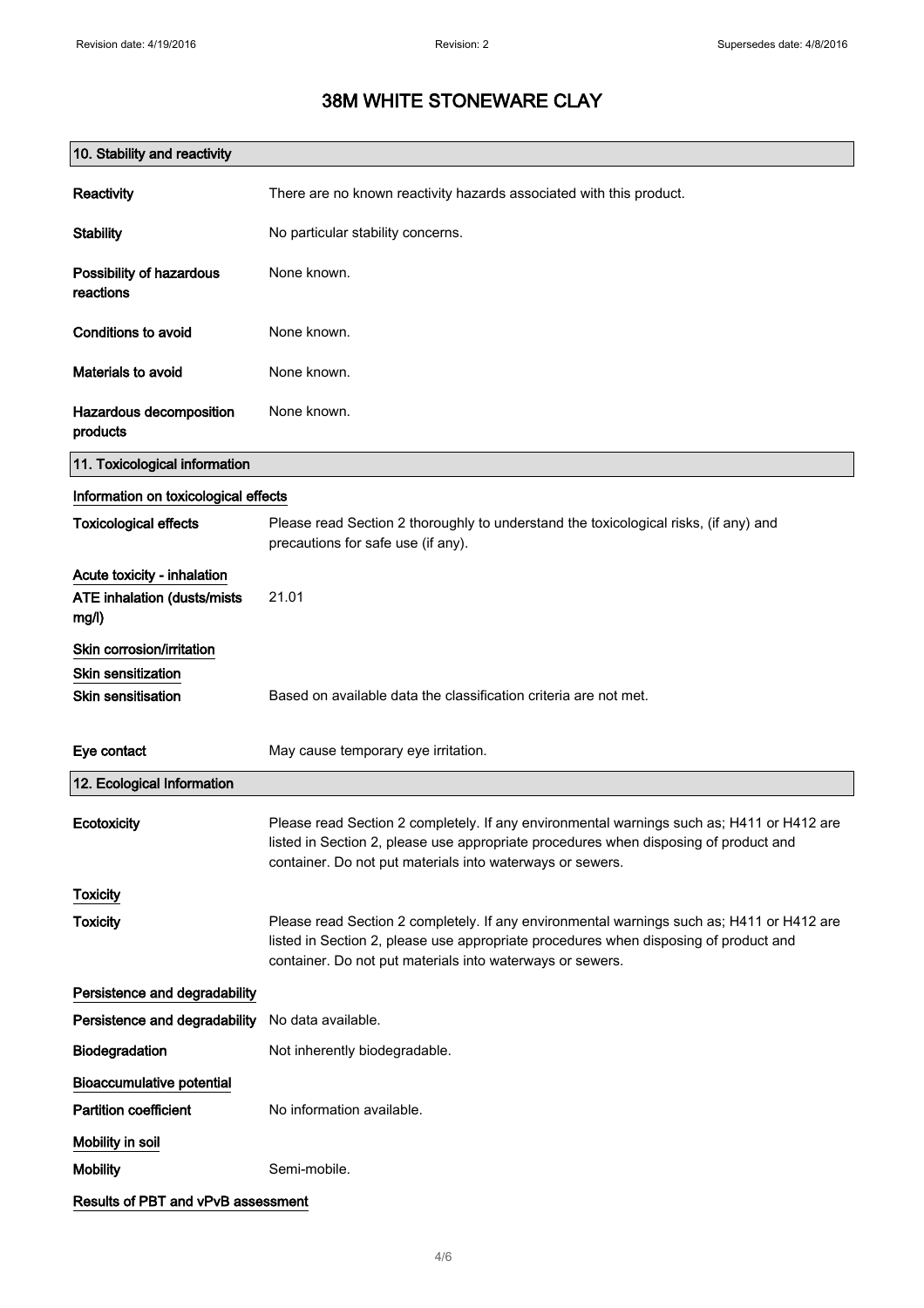$\overline{\phantom{a}}$ 

### 38M WHITE STONEWARE CLAY

| <b>Results of PBT and vPvB</b><br>assessment | This product does not contain any substances classified as PBT or vPvB.                                                                                                                      |
|----------------------------------------------|----------------------------------------------------------------------------------------------------------------------------------------------------------------------------------------------|
| Other adverse effects                        |                                                                                                                                                                                              |
| Other adverse effects                        | None known.                                                                                                                                                                                  |
| 13. Disposal considerations                  |                                                                                                                                                                                              |
| Waste treatment methods                      |                                                                                                                                                                                              |
| <b>General information</b>                   | Dispose of waste product or used containers in accordance with local regulations When<br>handling waste, the safety precautions applying to handling of the product should be<br>considered. |
| 14. Transport information                    |                                                                                                                                                                                              |
| General                                      | The product is not covered by international regulations on the transport of dangerous goods<br>(IMDG, IATA, DoT).                                                                            |
| <b>UN Number</b>                             |                                                                                                                                                                                              |
| Not applicable.                              |                                                                                                                                                                                              |
| UN proper shipping name                      |                                                                                                                                                                                              |
| Not applicable.                              |                                                                                                                                                                                              |
| Transport hazard class(es)                   |                                                                                                                                                                                              |
| No transport warning sign required.          |                                                                                                                                                                                              |
| Packing group                                |                                                                                                                                                                                              |
| Not applicable.                              |                                                                                                                                                                                              |
| <b>Environmental hazards</b>                 |                                                                                                                                                                                              |

#### Environmentally Hazardous Substance

Please refer to Section 2 for any environmental hazards associated with this product. If H411/H412 warnings are shown then please verify packaging and labeling requirements for larger volumes.

#### Special precautions for user

Not applicable.

#### Transport in bulk according to Not applicable. Annex II of MARPOL 73/78 and the IBC Code

#### 15. Regulatory information

#### US State Regulations

#### California Proposition 65 Carcinogens and Reproductive Toxins

None of the ingredients are listed or exempt.

#### Inventories

#### Canada - DSL/NDSL

All the ingredients are listed or exempt.

#### US - TSCA

All the ingredients are listed or exempt.